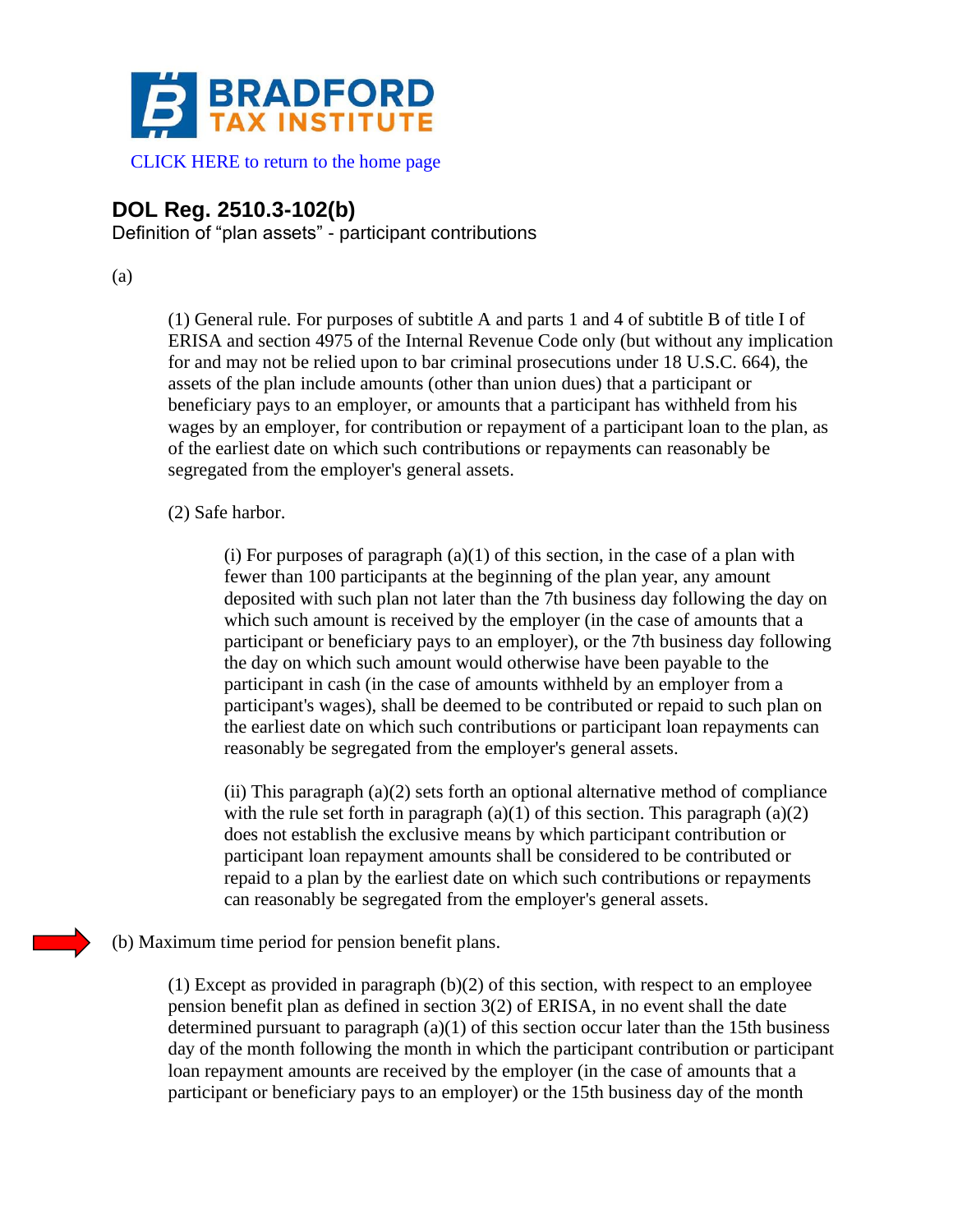following the month in which such amounts would otherwise have been payable to the participant in cash (in the case of amounts withheld by an employer from a participant's wages).

(2) With respect to a SIMPLE plan that involves SIMPLE IRAs (i.e., Simple Retirement Accounts, as described in section 408(p) of the Internal Revenue Code), in no event shall the date determined pursuant to paragraph  $(a)(1)$  of this section occur later than the 30th calendar day following the month in which the participant contribution amounts would otherwise have been payable to the participant in cash.

(c) Maximum time period for welfare benefit plans. With respect to an employee welfare benefit plan as defined in section 3(1) of ERISA, in no event shall the date determined pursuant to paragraph (a)(1) of this section occur later than 90 days from the date on which the participant contribution amounts are received by the employer (in the case of amounts that a participant or beneficiary pays to an employer) or the date on which such amounts would otherwise have been payable to the participant in cash (in the case of amounts withheld by an employer from a participant's wages).

(d) Extension of maximum time period for pension plans.

(1) With respect to participant contributions received or withheld by the employer in a single month, the maximum time period provided under paragraph (b) of this section shall be extended for an additional 10 business days for an employer who -

(i) Provides a true and accurate written notice, distributed in a manner reasonably designed to reach all the plan participants within 5 business days after the end of such extension period, stating -

(A) That the employer elected to take such extension for that month;

(B) That the affected contributions have been transmitted to the plan; and

(C) With particularity, the reasons why the employer cannot reasonably segregate the participant contributions within the time period described in paragraph (b) of this section;

(ii) Prior to such extension period, obtains a performance bond or irrevocable letter of credit in favor of the plan and in an amount of not less than the total amount of participant contributions received or withheld by the employer in the previous month; and

(iii) Within 5 business days after the end of such extension period, provides a copy of the notice required under paragraph  $(d)(1)(i)$  of this section to the Secretary, along with a certification that such notice was provided to the participants and that the bond or letter of credit required under paragraph  $(d)(1)(ii)$ of this section was obtained.

(2) The performance bond or irrevocable letter of credit required in paragraph  $(d)(1)(ii)$ of this section shall be guaranteed by a bank or similar institution that is supervised by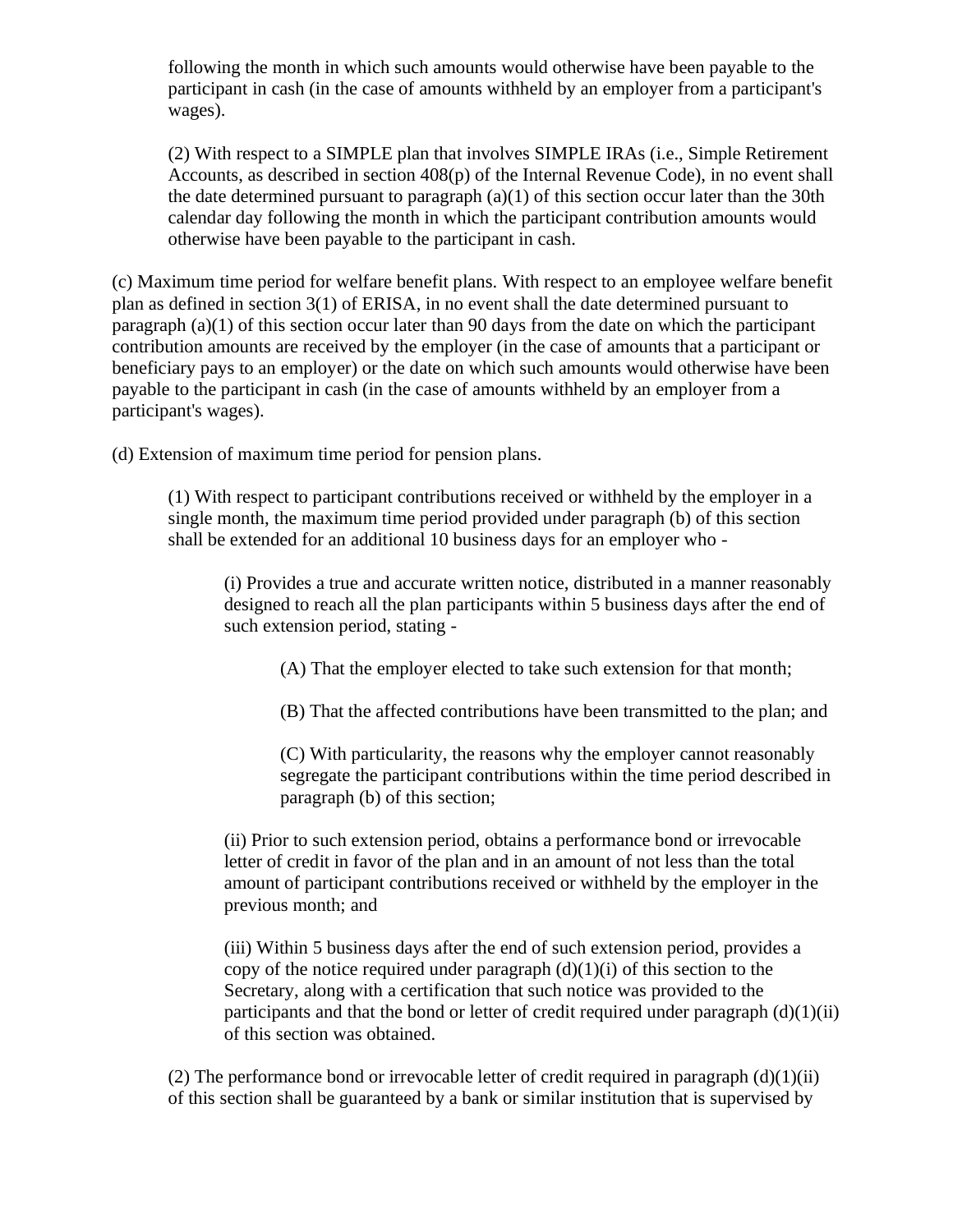the Federal government or a State government and shall remain in effect for 3 months after the month in which the extension expires.

(3)

(i) An employer may not elect an extension under this paragraph (d) more than twice in any plan year unless the employer pays to the plan an amount representing interest on the participant contributions that were subject to all the extensions within such plan year.

(ii) The amount representing interest in paragraph  $(d)(3)(i)$  of this section shall be the greater of -

(A) The amount that otherwise would have been earned on the participant contributions from the date on which such contributions were paid to, or withheld by, the employer until such money is transmitted to the plan had such contributions been invested during such period in the investment alternative available under plan which had the highest rate of return; or

(B) Interest at a rate equal to the underpayment rate defined in section  $6621(a)(2)$  of the Internal Revenue Code from the date on which such contributions were paid to, or withheld by, the employer until such money is fully restored to the plan.

(e) Definition. For purposes of this section, the term business day means any day other than a Saturday, Sunday or any day designated as a holiday by the Federal Government.

(f) Examples. The requirements of this section are illustrated by the following examples:

(1) Employer A sponsors a  $401(k)$  plan. There are 30 participants in the  $401(k)$  plan. A has one payroll period for its employees and uses an outside payroll processing service to pay employee wages and process deductions. A has established a system under which the payroll processing service provides payroll deduction information to A within 1 business day after the issuance of paychecks. A checks this information for accuracy within 5 business days and then forwards the withheld employee contributions to the plan. The amount of the total withheld employee contributions is deposited with the trust that is maintained under the plan on the 7th business day following the date on which the employees are paid. Under the safe harbor in paragraph (a)(2) of this section, when the participant contributions are deposited with the plan on the 7th business day following a pay date, the participant contributions are deemed to be contributed to the plan on the earliest date on which such contributions can reasonably be segregated from A's general assets.

(2) Employer B is a large national corporation which sponsors a  $401(k)$  plan with 600 participants. B has several payroll centers and uses an outside payroll processing service to pay employee wages and process deductions. Each payroll center has a different pay period. Each center maintains separate accounts on its books for purposes of accounting for that center's payroll deductions and provides the outside payroll processor the data necessary to prepare employee paychecks and process deductions. The payroll processing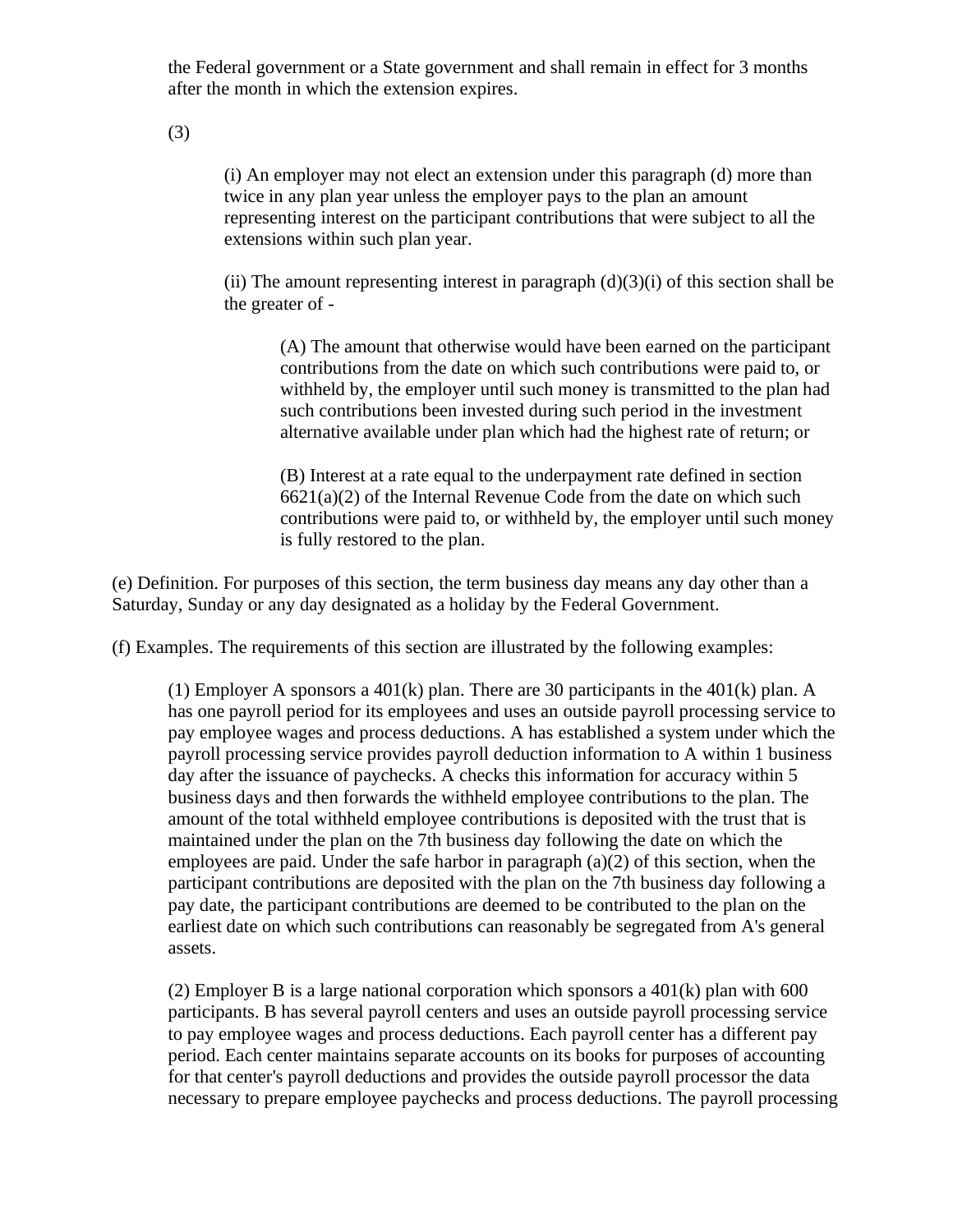service issues the employees' paychecks and deducts all payroll taxes and elective employee deductions. The payroll processing service forwards the employee payroll deduction data to B on the date of issuance of paychecks. B checks this data for accuracy and transmits this data along with the employee 401(k) deferral funds to the plan's investment firm within 3 business days. The plan's investment firm deposits the employee  $401(k)$  deferral funds into the plan on the day received from B. The assets of B's  $401(k)$ plan would include the participant contributions no later than 3 business days after the issuance of paychecks.

(3) Employer C sponsors a self-insured contributory group health plan with 90 participants. Several former employees have elected, pursuant to the provisions of ERISA section 602, 29 U.S.C. 1162, to pay C for continuation of their coverage under the plan. These checks arrive at various times during the month and are deposited in the employer's general account at bank Z. Under paragraphs (a) and (c) of this section, the assets of the plan include the former employees' payments as soon after the checks have cleared the bank as C could reasonably be expected to segregate the payments from its general assets, but in no event later than 90 days after the date on which the former employees' participant contributions are received by C. If, however, C deposits the former employees' payments with the plan no later than the 7th business day following the day on which they are received by C, the former employees' participant contributions will be deemed to be contributed to the plan on the earliest date on which such contributions can reasonably be segregated from C's general assets.

(g) Effective date. This section is effective February 3, 1997.

(h) Applicability date for collectively-bargained plans.

(1) Paragraph (b) of this section applies to collectively bargained plans no sooner than the later of -

(i) February 3, 1997; or

(ii) The first day of the plan year that begins after the expiration of the last to expire of any applicable bargaining agreement in effect on August 7, 1996.

(2) Until paragraph (b) of this section applies to a collectively bargained plan, paragraph (c) of this section shall apply to such plan as if such plan were an employee welfare benefit plan.

(i) Optional postponement of applicability.

(1) The application of paragraph (b) of this section shall be postponed for up to an additional 90 days beyond the effective date described in paragraph (g) of this section for an employer who, prior to February 3, 1997 -

(i) Provides a true and accurate written notice, distributed in a manner designed to reach all the plan participants before the end of February 3, 1997, stating -

(A) That the employer elected to postpone such applicability;